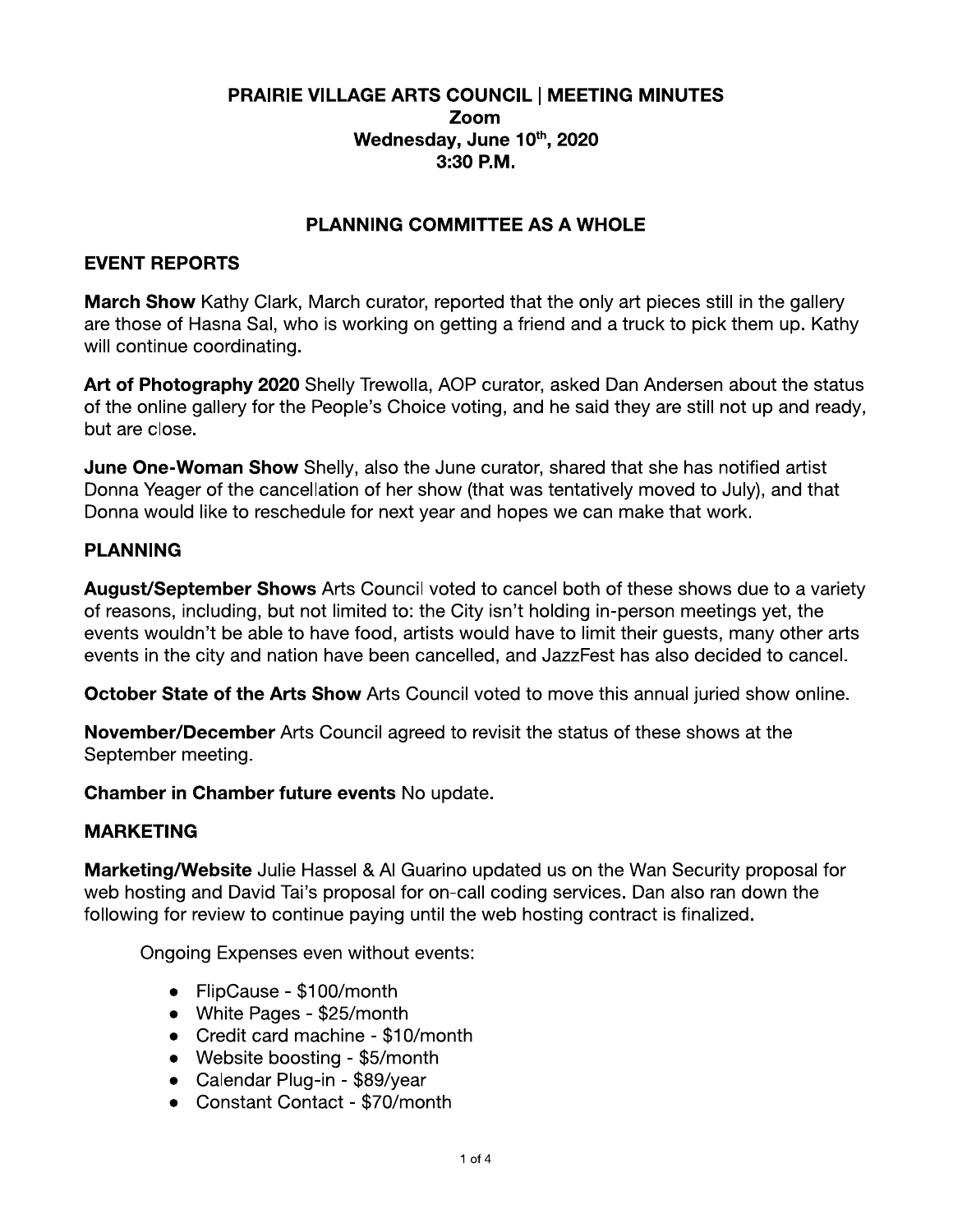Dan said we aren't seeing the value of any of these services yet.

**Second Friday Logo** Paul Tosh showed the latest options, and Council discussed and chose their favorite.

Consolidation of documents/photos on an FTP and accessible Still no update. We keep saying it should be part of our Wan Security contract, but no one has verified it with Wan or directed them to implement it. Dan said he would finalize this.

**Intern Social Media Contractor** AI shared the Scope of Work the marketing committee drafted for this contractor. It would be for a limited time of only 3 months and one-time only. Bonnie Limbird, Arts Council Chairperson for City Council, shared the City parameters for such a contract and how to move forward. City Council will have to approve the concept after Arts Council approves it, and then the contract will have to be reviewed by the city attorney at a rate of \$295 per hour billed to the Arts Council to insert the non-discrimination language, general provisions, insurance requirements, etc.. Al clarified the limited time frame for this contractor, and how the marketing committee has tried to tackle the digital platforms themselves, but they don't have the experience or skills, and this person would get us a digital strategy and plan formalized that the marketing committee then could implement once the contract is over. Arts Council voted to move forward.

**Constant Contact No change. Review in July.** 

**Sponsorship Package** - No packages yet. Info on the website is old, and there are seemingly duplicative tabs that could be combined. No immediate action discussed.

## **MISCELLANEOUS**

Storage Shed - No update.

**Julie Flanagan** - No one has heard from her in several months. Shelly will try to reach her, and Bonnie will talk to Jamie Robichaud, Deputy City Manager, about the appointment of the next volunteer for this seat.

Having concluded the Planning Committee as a Whole, the meeting was adjourned at 4:49 P.M.

## **BUSINESS MEETING**

Our chairperson, Bonnie Limbird, called this evening's meeting to order at 4:49 pm. Council members present via Zoom were Dan Andersen, Betsy Holliday, Sherrod Taylor, Paul Tosh, Al Guarino, Julie Hassel, Kathy Clark, Shelly Trewolla, Nancy Maxwell, Jessie Cartwright, and Bonnie Limbird.

After Roll Call and Introductions, the Agenda was approved with added items to vote on cancelling arts shows through September, modifying the October State of the Arts event to be virtual, voting on the 2nd Friday logo, and approving the ongoing monthly expenses.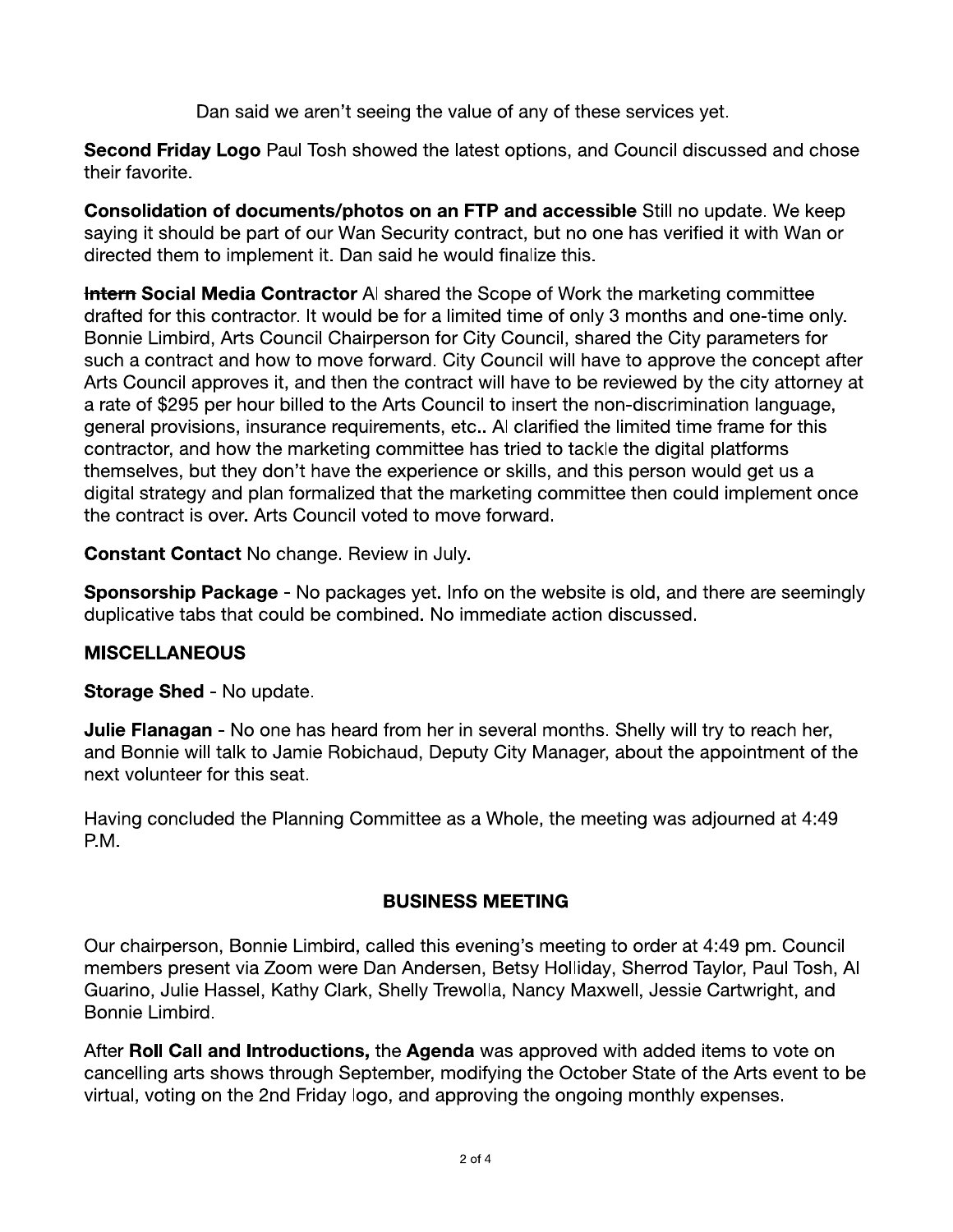The Consent Agenda was unanimously approved after a motion by Daniel Andersen and a second by Al Guarino.

**City Council Report** – Bonnie gave the council update including the status of allowing chickens in PV and how that may or may not conflict with HOA deed restrictions for residents; the status of large item pickup; the mayor's statement about the murders of George Floyd and others by police officers, the Police Chief's response, and more; and thanked Arts Council for moving up the meeting so members could attend the PV March for Justice Rally.

A discussion of the 2020 Budget Update included overview of expenses that have continued despite not having any shows or in-person events: web hosting, constant contact, etc.. One piece of artwork from the March show did sell, but it hasn't hit our account vet, and there have been no other expenses recorded since last month, therefore the financial report has not been updated. Dan Andersen has several items to turn in to Meghan Buum for reimbursement.

# **Old Business**

Dan moved to continue paying our monthly ongoing expenses outlined below while we're waiting to finalize the Wan Security contract, and Shelly Trewolla seconded. Motion passed.

**Ongoing Expenses:** 

- FlipCause \$100/month
- White Pages \$25/month
- Credit card machine \$10/month
- Website boosting \$5/month
- Calendar Plug-in \$89/year
- Constant Contact \$70/month

Dan moved to approve the updated Wan Security contract at \$45 per month with a six-month performance period (invoice attached), and Kathy Clark seconded the motion. Motion passed.

Shelly Trewolla moved to approve the 2nd Friday Logo (attached) modifying the red to be the same red as in our other logos, Julie Hassel seconded, and the motion was passed.

## **New Business**

Dan moved to approve a verbal contract with David Tai for \$80 per month for two hours of work through the end of 2020. If the two hours in a month are not used, they will rollover to the next month. Additional hours beyond the first two will be billed at \$80 per hour. Paul seconded the motion, and the motion passed.

If needed, AI Guarino will draft up the contract for the City Attorney to review at a rate of \$295 per hour billed to Arts Council. This review will include adding all the general and non-discrimination language as well as insurance requirements. (Bonnie will confirm if needed or not.)